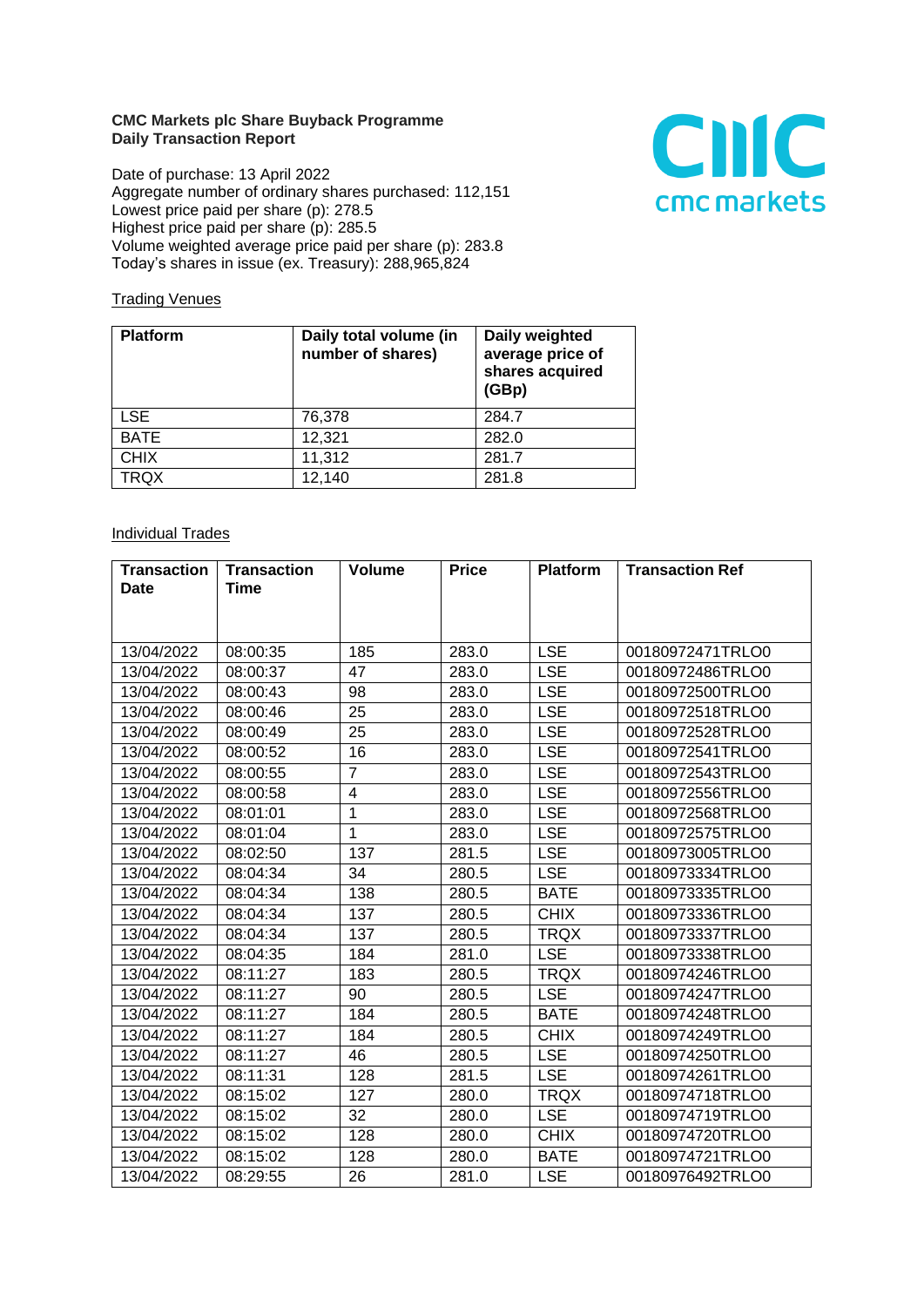| 13/04/2022 | 08:31:36 | 9              | 279.5 | <b>LSE</b>  | 00180976717TRLO0 |
|------------|----------|----------------|-------|-------------|------------------|
| 13/04/2022 | 08:31:36 | 89             | 279.5 | <b>CHIX</b> | 00180976718TRLO0 |
| 13/04/2022 | 08:31:36 | 90             | 279.5 | <b>BATE</b> | 00180976719TRLO0 |
| 13/04/2022 | 08:31:36 | 26             | 279.5 | <b>TRQX</b> | 00180976716TRLO0 |
| 13/04/2022 | 08:31:36 | $\overline{7}$ | 279.5 | <b>LSE</b>  | 00180976720TRLO0 |
| 13/04/2022 | 08:31:37 | 54             | 279.0 | <b>LSE</b>  | 00180976721TRLO0 |
| 13/04/2022 | 08:31:37 | 37             | 279.0 | <b>LSE</b>  | 00180976722TRLO0 |
| 13/04/2022 | 08:31:40 | 333            | 280.0 | <b>LSE</b>  | 00180976727TRLO0 |
| 13/04/2022 | 08:31:43 | 333            | 281.0 | <b>LSE</b>  | 00180976733TRLO0 |
| 13/04/2022 | 08:31:44 | 92             | 281.0 | <b>BATE</b> | 00180976734TRLO0 |
| 13/04/2022 | 08:31:46 | 84             | 281.0 | <b>LSE</b>  | 00180976744TRLO0 |
| 13/04/2022 | 08:31:46 | 91             | 281.5 | <b>CHIX</b> | 00180976745TRLO0 |
| 13/04/2022 | 08:41:04 | 91             | 280.0 | <b>TRQX</b> | 00180977812TRLO0 |
| 13/04/2022 | 08:41:04 | 83             | 280.0 | <b>LSE</b>  | 00180977813TRLO0 |
| 13/04/2022 | 08:41:04 | 303            | 280.0 | <b>CHIX</b> | 00180977814TRLO0 |
| 13/04/2022 | 08:41:04 | 23             | 280.0 | <b>BATE</b> | 00180977815TRLO0 |
| 13/04/2022 | 08:41:04 | 202            | 280.0 | <b>CHIX</b> | 00180977816TRLO0 |
| 13/04/2022 | 08:52:02 | 103            | 279.5 | <b>TRQX</b> | 00180979105TRLO0 |
| 13/04/2022 | 08:52:02 | 103            | 279.5 | <b>CHIX</b> | 00180979107TRLO0 |
| 13/04/2022 | 08:52:02 | 103            | 279.5 | <b>BATE</b> | 00180979108TRLO0 |
| 13/04/2022 | 08:52:02 | 103            | 279.5 | <b>LSE</b>  | 00180979106TRLO0 |
| 13/04/2022 | 08:52:02 | 26             | 279.5 | <b>CHIX</b> | 00180979109TRLO0 |
| 13/04/2022 | 08:52:02 | 28             | 278.5 | <b>TRQX</b> | 00180979110TRLO0 |
| 13/04/2022 | 08:52:02 | 8              | 278.5 | <b>TRQX</b> | 00180979111TRLO0 |
| 13/04/2022 | 08:52:02 | 168            | 278.5 | <b>TRQX</b> | 00180979112TRLO0 |
| 13/04/2022 | 08:52:02 | 216            | 278.5 | <b>TRQX</b> | 00180979113TRLO0 |
| 13/04/2022 | 09:06:50 | 216            | 279.0 | <b>LSE</b>  | 00180980894TRLO0 |
| 13/04/2022 | 09:06:50 | 216            | 279.5 | <b>BATE</b> | 00180980895TRLO0 |
| 13/04/2022 | 09:06:52 | 216            | 280.0 | <b>CHIX</b> | 00180980914TRLO0 |
| 13/04/2022 | 09:06:53 | 216            | 279.5 | <b>TRQX</b> | 00180980918TRLO0 |
| 13/04/2022 | 09:06:55 | 90             | 279.5 | <b>BATE</b> | 00180980919TRLO0 |
| 13/04/2022 | 09:06:58 | 89             | 279.5 | <b>LSE</b>  | 00180980926TRLO0 |
| 13/04/2022 | 09:07:01 | 22             | 279.5 | <b>BATE</b> | 00180980935TRLO0 |
| 13/04/2022 | 09:07:04 | 23             | 279.5 | <b>LSE</b>  | 00180980948TRLO0 |
| 13/04/2022 | 09:07:07 | 5              | 279.5 | <b>BATE</b> | 00180980951TRLO0 |
| 13/04/2022 | 09:07:10 | 6              | 279.5 | <b>LSE</b>  | 00180980963TRLO0 |
| 13/04/2022 | 09:07:13 | 1              | 279.5 | <b>BATE</b> | 00180980973TRLO0 |
| 13/04/2022 | 09:13:14 | 721            | 281.0 | <b>LSE</b>  | 00180981777TRLO0 |
| 13/04/2022 | 09:13:58 | 592            | 281.0 | <b>CHIX</b> | 00180981888TRLO0 |
| 13/04/2022 | 09:13:58 | 592            | 281.0 | <b>LSE</b>  | 00180981889TRLO0 |
| 13/04/2022 | 09:13:58 | 592            | 281.0 | <b>TRQX</b> | 00180981890TRLO0 |
| 13/04/2022 | 09:13:59 | 378            | 282.0 | <b>BATE</b> | 00180981901TRLO0 |
| 13/04/2022 | 09:26:02 | 444            | 280.5 | <b>CHIX</b> | 00180983361TRLO0 |
| 13/04/2022 | 09:26:02 | 444            | 280.5 | <b>BATE</b> | 00180983362TRLO0 |
| 13/04/2022 | 09:26:02 | 444            | 280.5 | <b>TRQX</b> | 00180983363TRLO0 |
| 13/04/2022 | 09:26:02 | 444            | 280.5 | <b>LSE</b>  | 00180983364TRLO0 |
| 13/04/2022 | 09:56:08 | 149            | 280.5 | <b>TRQX</b> | 00180987188TRLO0 |
| 13/04/2022 | 09:56:08 | 149            | 280.5 | <b>LSE</b>  | 00180987189TRLO0 |
| 13/04/2022 | 09:56:08 | 444            | 280.5 | <b>CHIX</b> | 00180987190TRLO0 |
| 13/04/2022 | 09:56:08 | 444            | 280.5 | <b>BATE</b> | 00180987191TRLO0 |
| 13/04/2022 | 09:56:25 | 91             | 280.0 | <b>LSE</b>  | 00180987240TRLO0 |
| 13/04/2022 | 09:56:25 | 739            | 280.0 | <b>TRQX</b> | 00180987239TRLO0 |
| 13/04/2022 | 09:56:25 | 34             | 280.0 | <b>LSE</b>  | 00180987241TRLO0 |
|            |          |                |       |             |                  |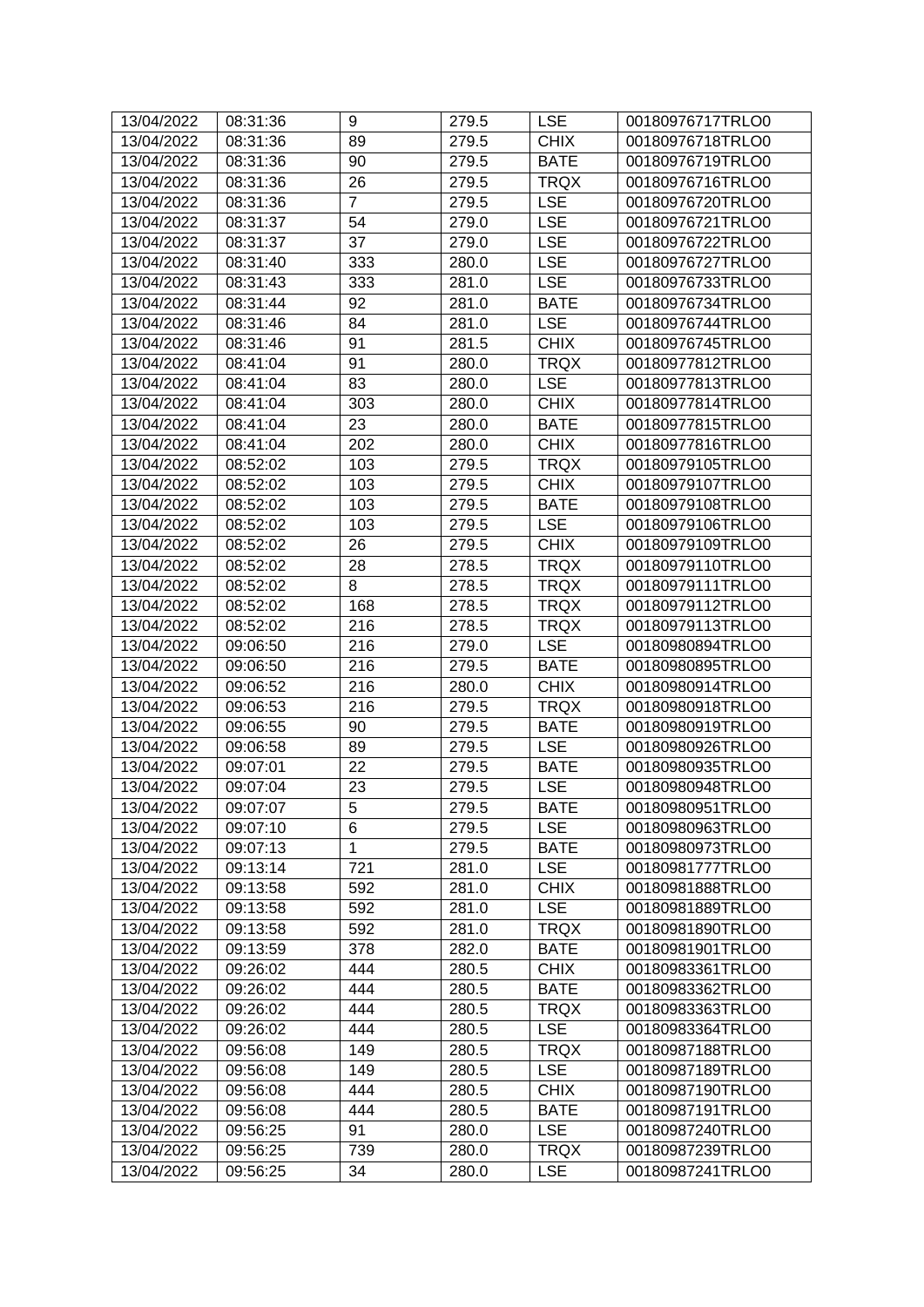| 13/04/2022 | 09:56:25 | 126              | 280.0 | <b>BATE</b> | 00180987242TRLO0 |
|------------|----------|------------------|-------|-------------|------------------|
| 13/04/2022 | 09:56:25 | 125              | 280.0 | <b>CHIX</b> | 00180987243TRLO0 |
| 13/04/2022 | 09:56:28 | 29               | 280.5 | <b>LSE</b>  | 00180987253TRLO0 |
| 13/04/2022 | 09:56:31 | 8                | 280.5 | <b>LSE</b>  | 00180987255TRLO0 |
| 13/04/2022 | 09:57:54 | 259              | 280.5 | <b>LSE</b>  | 00180987411TRLO0 |
| 13/04/2022 | 09:57:55 | $\overline{7}$   | 280.5 | <b>LSE</b>  | 00180987415TRLO0 |
| 13/04/2022 | 09:57:58 | 65               | 280.5 | <b>LSE</b>  | 00180987425TRLO0 |
| 13/04/2022 | 09:58:01 | 1                | 280.5 | <b>LSE</b>  | 00180987430TRLO0 |
| 13/04/2022 | 10:35:01 | 4                | 280.0 | <b>LSE</b>  | 00180992547TRLO0 |
| 13/04/2022 | 10:35:01 | $\overline{125}$ | 280.5 | <b>CHIX</b> | 00180992548TRLO0 |
| 13/04/2022 | 10:37:53 | 82               | 280.5 | <b>CHIX</b> | 00180992915TRLO0 |
| 13/04/2022 | 10:37:55 | 98               | 280.5 | <b>CHIX</b> | 00180992918TRLO0 |
| 13/04/2022 | 10:37:58 | 146              | 280.5 | <b>CHIX</b> | 00180992924TRLO0 |
| 13/04/2022 | 10:38:01 | 24               | 280.5 | <b>CHIX</b> | 00180992927TRLO0 |
| 13/04/2022 | 10:38:01 | 37               | 281.0 | <b>CHIX</b> | 00180992928TRLO0 |
| 13/04/2022 | 10:39:18 | 17               | 280.5 | <b>LSE</b>  | 00180993181TRLO0 |
| 13/04/2022 | 10:39:20 | 75               | 280.0 | <b>CHIX</b> | 00180993199TRLO0 |
| 13/04/2022 | 10:39:20 | 68               | 280.5 | <b>CHIX</b> | 00180993200TRLO0 |
| 13/04/2022 | 10:39:27 | 110              | 279.5 | <b>LSE</b>  | 00180993239TRLO0 |
| 13/04/2022 | 10:39:27 | 29               | 279.5 | <b>BATE</b> | 00180993240TRLO0 |
| 13/04/2022 | 10:39:27 | 258              | 279.5 | <b>TRQX</b> | 00180993241TRLO0 |
| 13/04/2022 | 10:39:27 | 19               | 279.5 | <b>CHIX</b> | 00180993242TRLO0 |
| 13/04/2022 | 10:39:27 | 173              | 279.5 | <b>CHIX</b> | 00180993243TRLO0 |
| 13/04/2022 | 11:22:52 | 78               | 280.0 | <b>CHIX</b> | 00180998807TRLO0 |
| 13/04/2022 | 11:22:55 | 566              | 280.0 | <b>LSE</b>  | 00180998826TRLO0 |
| 13/04/2022 | 11:22:55 | 566              | 280.0 | <b>BATE</b> | 00180998827TRLO0 |
| 13/04/2022 | 11:22:55 | 566              | 280.0 | <b>TRQX</b> | 00180998828TRLO0 |
| 13/04/2022 | 11:23:47 | 135              | 279.5 | <b>LSE</b>  | 00180998906TRLO0 |
| 13/04/2022 | 11:23:47 | 268              | 279.5 | <b>LSE</b>  | 00180998907TRLO0 |
| 13/04/2022 | 11:23:47 | 404              | 279.5 | <b>BATE</b> | 00180998908TRLO0 |
| 13/04/2022 | 11:23:47 | 403              | 279.5 | <b>CHIX</b> | 00180998909TRLO0 |
| 13/04/2022 | 11:28:34 | 189              | 281.0 | <b>LSE</b>  | 00180999389TRLO0 |
| 13/04/2022 | 11:28:37 | 104              | 281.0 | <b>CHIX</b> | 00180999396TRLO0 |
| 13/04/2022 | 11:28:39 | 47               | 281.0 | <b>LSE</b>  | 00180999400TRLO0 |
| 13/04/2022 | 11:28:40 | 11               | 281.0 | <b>LSE</b>  | 00180999403TRLO0 |
| 13/04/2022 | 12:17:14 | 102              | 281.0 | <b>CHIX</b> | 00181005338TRLO0 |
| 13/04/2022 | 12:17:14 | 188              | 281.5 | <b>LSE</b>  | 00181005339TRLO0 |
| 13/04/2022 | 12:28:58 | 425              | 281.5 | <b>CHIX</b> | 00181006923TRLO0 |
| 13/04/2022 | 12:28:58 | 21               | 281.5 | <b>CHIX</b> | 00181006924TRLO0 |
| 13/04/2022 | 12:29:00 | 101              | 281.5 | <b>LSE</b>  | 00181006940TRLO0 |
| 13/04/2022 | 12:29:03 | 111              | 281.5 | <b>CHIX</b> | 00181006962TRLO0 |
| 13/04/2022 | 12:29:06 | 101              | 281.5 | <b>TRQX</b> | 00181006981TRLO0 |
| 13/04/2022 | 12:29:09 | 63               | 281.5 | <b>BATE</b> | 00181006990TRLO0 |
| 13/04/2022 | 12:29:12 | 28               | 281.5 | <b>CHIX</b> | 00181006992TRLO0 |
| 13/04/2022 | 12:29:15 | 25               | 281.5 | <b>LSE</b>  | 00181007001TRLO0 |
| 13/04/2022 | 12:29:18 | 16               | 281.5 | <b>BATE</b> | 00181007005TRLO0 |
| 13/04/2022 | 12:29:21 | 7                | 281.5 | <b>CHIX</b> | 00181007013TRLO0 |
| 13/04/2022 | 12:29:24 | 6                | 281.5 | <b>LSE</b>  | 00181007014TRLO0 |
| 13/04/2022 | 12:29:27 | 4                | 281.5 | <b>BATE</b> | 00181007021TRLO0 |
| 13/04/2022 | 12:29:30 | $\overline{2}$   | 281.5 | <b>CHIX</b> | 00181007023TRLO0 |
| 13/04/2022 | 13:42:00 | 1                | 280.0 | <b>LSE</b>  | 00181016230TRLO0 |
| 13/04/2022 | 13:42:00 | 25               | 280.0 | <b>TRQX</b> | 00181016231TRLO0 |
| 13/04/2022 | 13:42:00 | $\overline{2}$   | 280.0 | <b>LSE</b>  | 00181016232TRLO0 |
|            |          |                  |       |             |                  |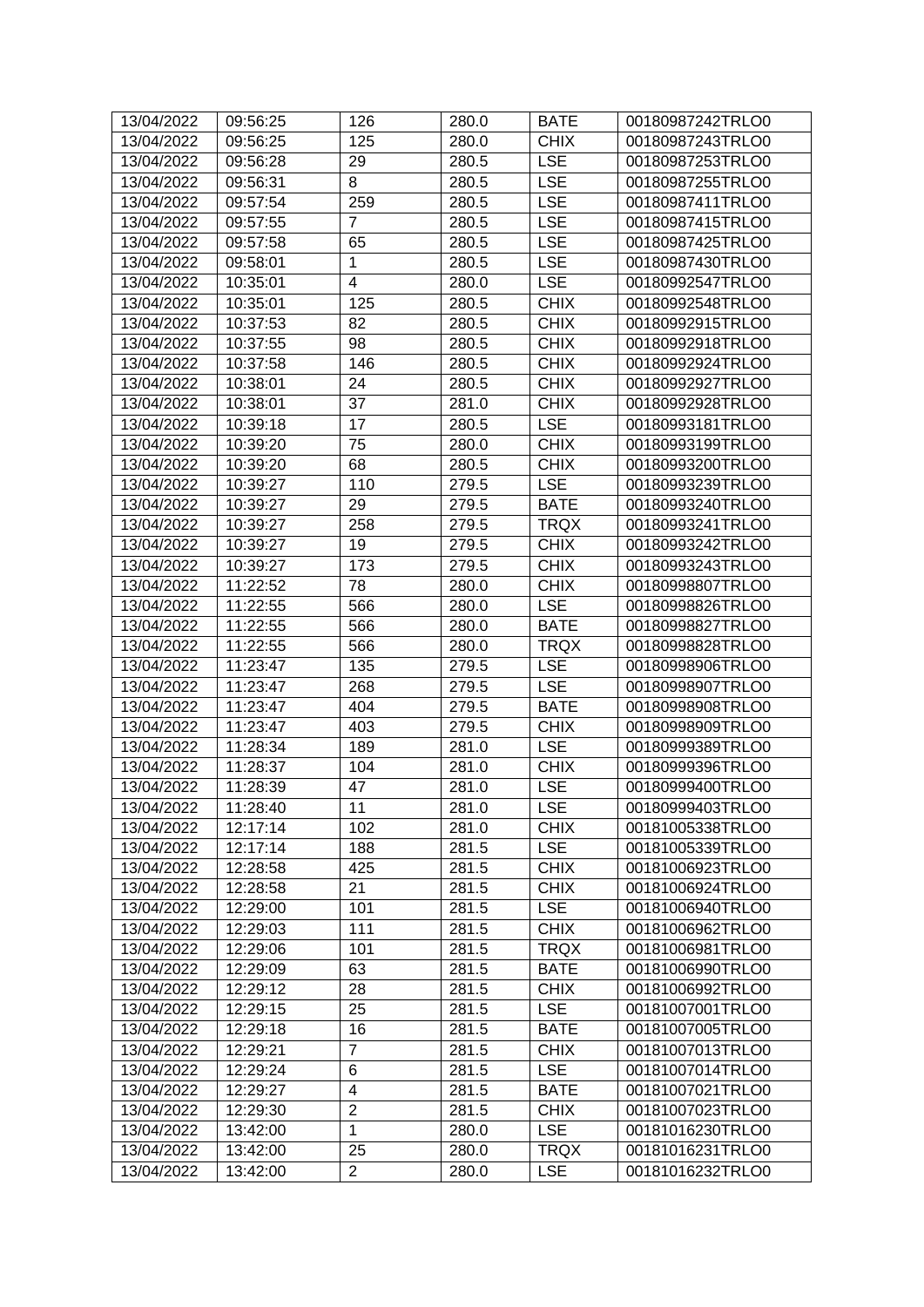| 13/04/2022 | 13:42:00 | $\mathbf{1}$ | 280.0 | <b>BATE</b> | 00181016233TRLO0 |
|------------|----------|--------------|-------|-------------|------------------|
| 13/04/2022 | 13:42:15 | 259          | 281.0 | <b>BATE</b> | 00181016260TRLO0 |
| 13/04/2022 | 13:42:15 | 65           | 281.5 | <b>LSE</b>  | 00181016261TRLO0 |
| 13/04/2022 | 13:42:15 | 193          | 281.5 | <b>LSE</b>  | 00181016262TRLO0 |
| 13/04/2022 | 13:42:16 | 60           | 281.0 | <b>TRQX</b> | 00181016264TRLO0 |
| 13/04/2022 | 13:42:16 | 71           | 281.0 | <b>TRQX</b> | 00181016265TRLO0 |
| 13/04/2022 | 13:42:16 | 17           | 281.0 | <b>TRQX</b> | 00181016266TRLO0 |
| 13/04/2022 | 13:53:26 | 110          | 281.0 | <b>TRQX</b> | 00181017875TRLO0 |
| 13/04/2022 | 13:53:26 | 834          | 281.0 | <b>LSE</b>  | 00181017876TRLO0 |
| 13/04/2022 | 13:53:26 | 125          | 281.0 | <b>BATE</b> | 00181017877TRLO0 |
| 13/04/2022 | 13:53:26 | 656          | 281.0 | <b>LSE</b>  | 00181017878TRLO0 |
| 13/04/2022 | 13:53:26 | 51           | 281.0 | <b>CHIX</b> | 00181017879TRLO0 |
| 13/04/2022 | 14:12:11 | 205          | 282.5 | <b>LSE</b>  | 00181020404TRLO0 |
| 13/04/2022 | 14:12:11 | 66           | 282.5 | <b>CHIX</b> | 00181020406TRLO0 |
| 13/04/2022 | 14:12:11 | 206          | 282.5 | <b>BATE</b> | 00181020407TRLO0 |
| 13/04/2022 | 14:12:11 | 944          | 282.5 | <b>TRQX</b> | 00181020405TRLO0 |
| 13/04/2022 | 14:12:11 | 139          | 282.5 | <b>CHIX</b> | 00181020408TRLO0 |
| 13/04/2022 | 14:34:12 | 592          | 282.0 | <b>LSE</b>  | 00181025128TRLO0 |
| 13/04/2022 | 14:34:12 | 336          | 282.0 | <b>BATE</b> | 00181025129TRLO0 |
| 13/04/2022 | 14:43:53 | 1            | 282.0 | <b>BATE</b> | 00181027438TRLO0 |
| 13/04/2022 | 14:43:55 | 319          | 283.0 | <b>BATE</b> | 00181027443TRLO0 |
| 13/04/2022 | 14:43:55 | 500          | 284.0 | <b>LSE</b>  | 00181027444TRLO0 |
| 13/04/2022 | 14:43:55 | 318          | 284.0 | <b>LSE</b>  | 00181027445TRLO0 |
| 13/04/2022 | 14:43:55 | 346          | 284.0 | <b>LSE</b>  | 00181027446TRLO0 |
| 13/04/2022 | 14:43:55 | 240          | 284.5 | <b>BATE</b> | 00181027447TRLO0 |
| 13/04/2022 | 14:44:31 | 592          | 283.5 | <b>TRQX</b> | 00181027572TRLO0 |
| 13/04/2022 | 14:44:31 | 174          | 283.5 | <b>LSE</b>  | 00181027573TRLO0 |
| 13/04/2022 | 14:44:31 | 992          | 283.5 | <b>BATE</b> | 00181027574TRLO0 |
| 13/04/2022 | 14:44:31 | 592          | 283.5 | <b>CHIX</b> | 00181027575TRLO0 |
| 13/04/2022 | 14:44:31 | 271          | 283.5 | <b>LSE</b>  | 00181027576TRLO0 |
| 13/04/2022 | 14:44:31 | 270          | 283.5 | <b>TRQX</b> | 00181027577TRLO0 |
| 13/04/2022 | 14:44:31 | 395          | 283.5 | <b>LSE</b>  | 00181027578TRLO0 |
| 13/04/2022 | 14:44:31 | 124          | 283.5 | <b>TRQX</b> | 00181027579TRLO0 |
| 13/04/2022 | 14:44:31 | 395          | 283.5 | <b>BATE</b> | 00181027580TRLO0 |
| 13/04/2022 | 14:56:14 | 25           | 284.5 | <b>TRQX</b> | 00181030901TRLO0 |
| 13/04/2022 | 14:56:14 | 444          | 284.5 | <b>LSE</b>  | 00181030902TRLO0 |
| 13/04/2022 | 14:56:14 | 419          | 284.5 | <b>TRQX</b> | 00181030903TRLO0 |
| 13/04/2022 | 14:56:14 | 444          | 284.5 | <b>BATE</b> | 00181030904TRLO0 |
| 13/04/2022 | 14:56:14 | 444          | 284.5 | <b>CHIX</b> | 00181030905TRLO0 |
| 13/04/2022 | 15:01:34 | 592          | 284.0 | <b>TRQX</b> | 00181032479TRLO0 |
| 13/04/2022 | 15:01:34 | 592          | 284.0 | <b>LSE</b>  | 00181032480TRLO0 |
| 13/04/2022 | 15:01:34 | 336          | 284.0 | <b>CHIX</b> | 00181032481TRLO0 |
| 13/04/2022 | 15:01:34 | 518          | 284.0 | <b>BATE</b> | 00181032482TRLO0 |
| 13/04/2022 | 15:01:34 | 256          | 284.0 | <b>CHIX</b> | 00181032483TRLO0 |
| 13/04/2022 | 15:12:11 | 394          | 284.0 | <b>TRQX</b> | 00181034967TRLO0 |
| 13/04/2022 | 15:12:11 | 395          | 284.0 | <b>LSE</b>  | 00181034968TRLO0 |
| 13/04/2022 | 15:12:11 | 395          | 284.0 | <b>BATE</b> | 00181034969TRLO0 |
| 13/04/2022 | 15:12:12 | 46           | 283.5 | <b>TRQX</b> | 00181034970TRLO0 |
| 13/04/2022 | 15:12:12 | 493          | 283.5 | <b>CHIX</b> | 00181034971TRLO0 |
| 13/04/2022 | 15:12:12 | 447          | 283.5 | <b>TRQX</b> | 00181034972TRLO0 |
| 13/04/2022 | 15:16:36 | 251          | 283.0 | <b>BATE</b> | 00181036125TRLO0 |
| 13/04/2022 | 15:17:28 | 444          | 283.0 | <b>TRQX</b> | 00181036318TRLO0 |
| 13/04/2022 | 15:17:28 | 193          | 283.0 | <b>BATE</b> | 00181036319TRLO0 |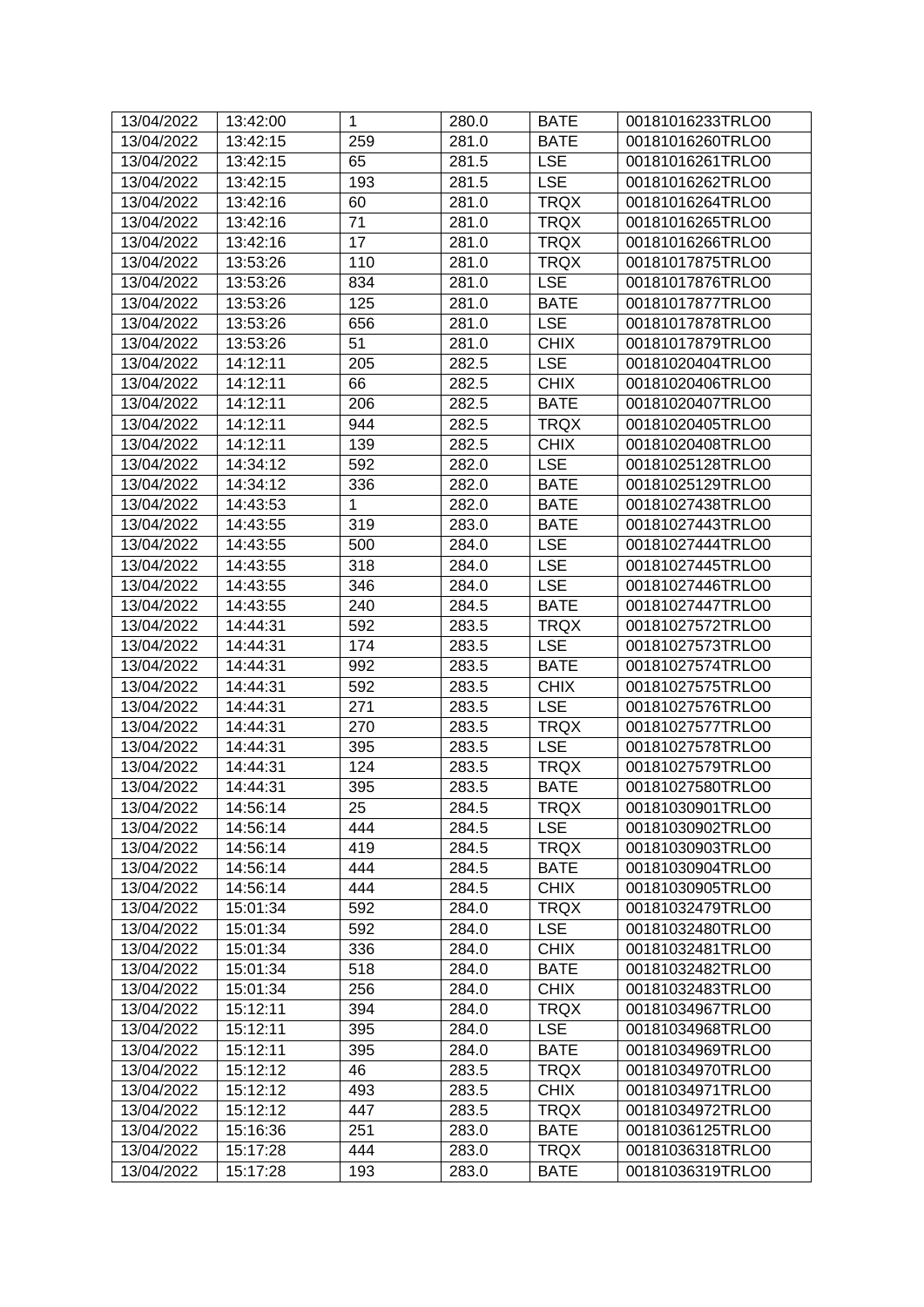| 13/04/2022 | 15:17:28 | 444    | 283.0 | <b>CHIX</b> | 00181036320TRLO0 |
|------------|----------|--------|-------|-------------|------------------|
| 13/04/2022 | 15:17:28 | 444    | 283.0 | <b>LSE</b>  | 00181036321TRLO0 |
| 13/04/2022 | 15:35:54 | 444    | 282.0 | <b>TRQX</b> | 00181040783TRLO0 |
| 13/04/2022 | 15:35:54 | 444    | 282.0 | <b>LSE</b>  | 00181040784TRLO0 |
| 13/04/2022 | 15:35:54 | 444    | 282.0 | <b>BATE</b> | 00181040785TRLO0 |
| 13/04/2022 | 15:35:54 | 444    | 282.0 | <b>CHIX</b> | 00181040786TRLO0 |
| 13/04/2022 | 15:36:33 | 137    | 282.0 | <b>LSE</b>  | 00181040924TRLO0 |
| 13/04/2022 | 15:38:13 | 234    | 282.0 | <b>LSE</b>  | 00181041236TRLO0 |
| 13/04/2022 | 15:39:44 | 73     | 282.0 | <b>LSE</b>  | 00181041627TRLO0 |
| 13/04/2022 | 15:39:44 | 444    | 282.0 | <b>BATE</b> | 00181041628TRLO0 |
| 13/04/2022 | 15:39:44 | 444    | 282.0 | <b>CHIX</b> | 00181041629TRLO0 |
| 13/04/2022 | 15:39:44 | 444    | 282.0 | <b>TRQX</b> | 00181041630TRLO0 |
| 13/04/2022 | 15:40:06 | 444    | 282.0 | <b>TRQX</b> | 00181041718TRLO0 |
| 13/04/2022 | 15:40:06 | 444    | 282.0 | <b>LSE</b>  | 00181041719TRLO0 |
| 13/04/2022 | 15:40:06 | 444    | 282.0 | <b>BATE</b> | 00181041720TRLO0 |
| 13/04/2022 | 15:40:06 | 444    | 282.0 | <b>CHIX</b> | 00181041721TRLO0 |
| 13/04/2022 | 15:40:26 | 354    | 281.5 | <b>TRQX</b> | 00181041790TRLO0 |
| 13/04/2022 | 15:40:26 | 444    | 281.5 | <b>LSE</b>  | 00181041791TRLO0 |
| 13/04/2022 | 15:40:26 | 90     | 281.5 | <b>TRQX</b> | 00181041792TRLO0 |
| 13/04/2022 | 15:40:26 | 317    | 281.5 | <b>CHIX</b> | 00181041793TRLO0 |
| 13/04/2022 | 15:40:26 | 317    | 281.5 | <b>BATE</b> | 00181041794TRLO0 |
| 13/04/2022 | 15:40:59 | 157    | 281.0 | <b>TRQX</b> | 00181041924TRLO0 |
| 13/04/2022 | 15:40:59 | 158    | 281.0 | <b>LSE</b>  | 00181041925TRLO0 |
| 13/04/2022 | 15:40:59 | 158    | 281.0 | <b>BATE</b> | 00181041926TRLO0 |
| 13/04/2022 | 15:40:59 | 158    | 281.0 | <b>CHIX</b> | 00181041927TRLO0 |
| 13/04/2022 | 15:40:59 | 39     | 281.0 | <b>BATE</b> | 00181041928TRLO0 |
| 13/04/2022 | 15:41:27 | 144    | 281.0 | <b>TRQX</b> | 00181041988TRLO0 |
| 13/04/2022 | 15:41:27 | 144    | 281.0 | <b>LSE</b>  | 00181041989TRLO0 |
| 13/04/2022 | 15:41:27 | 144    | 281.0 | <b>CHIX</b> | 00181041990TRLO0 |
| 13/04/2022 | 15:41:27 | 144    | 281.0 | <b>BATE</b> | 00181041991TRLO0 |
| 13/04/2022 | 15:41:27 | 36     | 281.0 | <b>BATE</b> | 00181041992TRLO0 |
| 13/04/2022 | 15:43:07 | 69     | 282.0 | <b>LSE</b>  | 00181042389TRLO0 |
| 13/04/2022 | 15:43:07 | 125    | 282.5 | <b>BATE</b> | 00181042390TRLO0 |
| 13/04/2022 | 15:45:56 | 441    | 281.0 | <b>TRQX</b> | 00181042954TRLO0 |
| 13/04/2022 | 15:45:56 | 442    | 281.0 | <b>BATE</b> | 00181042956TRLO0 |
| 13/04/2022 | 15:45:56 | 442    | 281.0 | <b>CHIX</b> | 00181042957TRLO0 |
| 13/04/2022 | 15:45:56 | 442    | 281.0 | <b>LSE</b>  | 00181042958TRLO0 |
| 13/04/2022 | 15:57:04 | 147    | 283.0 | <b>TRQX</b> | 00181045670TRLO0 |
| 13/04/2022 | 15:57:12 | 299    | 283.0 | <b>TRQX</b> | 00181045693TRLO0 |
| 13/04/2022 | 15:57:12 | 442    | 283.0 | <b>LSE</b>  | 00181045694TRLO0 |
| 13/04/2022 | 15:57:12 | 446    | 283.0 | <b>BATE</b> | 00181045695TRLO0 |
| 13/04/2022 | 15:57:12 | 442    | 283.0 | <b>CHIX</b> | 00181045696TRLO0 |
| 13/04/2022 | 15:57:17 | 444    | 283.0 | <b>TRQX</b> | 00181045705TRLO0 |
| 13/04/2022 | 15:57:17 | 444    | 283.0 | <b>CHIX</b> | 00181045706TRLO0 |
| 13/04/2022 | 15:57:17 | 444    | 283.0 | <b>LSE</b>  | 00181045707TRLO0 |
| 13/04/2022 | 15:57:17 | 444    | 283.0 | <b>BATE</b> | 00181045708TRLO0 |
| 13/04/2022 | 16:03:19 | 82     | 282.5 | <b>LSE</b>  | 00181047164TRLO0 |
| 13/04/2022 | 16:03:49 | 210    | 282.5 | <b>LSE</b>  | 00181047286TRLO0 |
| 13/04/2022 | 16:09:53 | 231    | 282.5 | <b>LSE</b>  | 00181049165TRLO0 |
| 13/04/2022 | 16:15:54 | 189    | 282.5 | <b>LSE</b>  | 00181051279TRLO0 |
| 13/04/2022 | 16:24:29 | 421    | 282.5 | <b>BATE</b> | 00181054899TRLO0 |
| 13/04/2022 | 16:29:36 | 176    | 283.5 | <b>BATE</b> | 00181057316TRLO0 |
| 13/04/2022 | 16:35:23 | 19,063 | 285.5 | <b>LSE</b>  | 00181059695TRLO0 |
|            |          |        |       |             |                  |